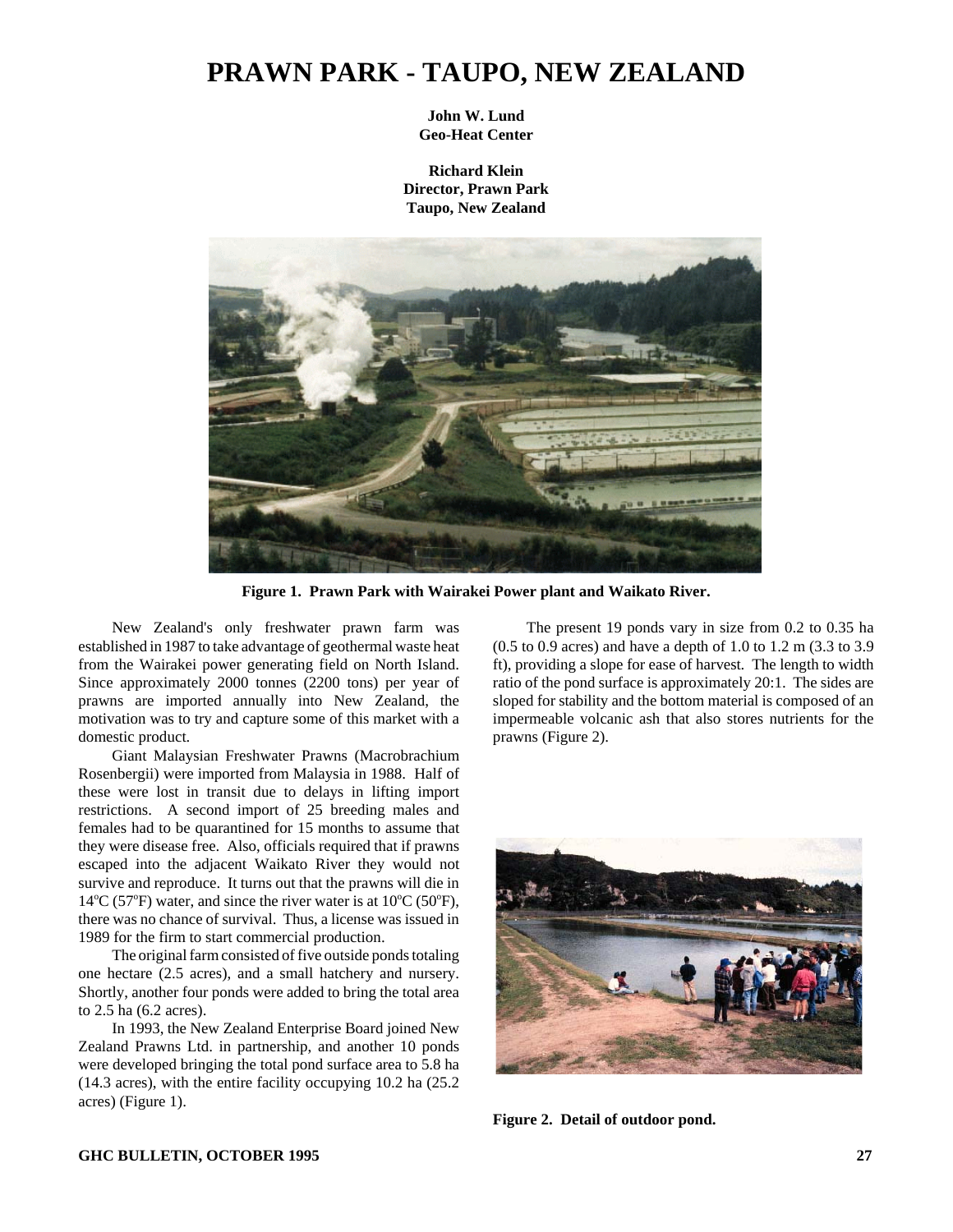Ideally, the ponds should be kept at a temperature of  $28^{\circ}$ C (82 $^{\circ}$ F); but presently, they are at 24 $^{\circ}$ C (75 $^{\circ}$ F) with a temperature variation from one end of the pond to the other of  $1^{\circ}$ C ( $2^{\circ}$ F). A temperature probe controls the flow of water into the ponds and an aerator is used to obtain vertical mixing of the pond water. Without the vertical mixing, the ponds become temperature stratified, reducing the production of prawns.

Water for the ponds comes from two sources, the plate heat exchanger at  $55^{\circ}$ C (131 $^{\circ}$ F) and river water at 10 $^{\circ}$ C (50 $^{\circ}$ F). Water is circulated throughout the system from a storage and settling pond that is kept at  $21^{\circ}$ C (70 $^{\circ}$ F). Approximately 90% of the water is recirculated, with the 10% makeup water coming from the river. Water is circulated through the plate heat exchanger at a rate of 250 tonnes per hour (1100 gpm) (Figure 3) in summer and 400 tonnes per hour (1760 gpm) in winter. The primary side of the plate heat exchanger takes waste water from the Wairakei power plant just before it flows into the Waikato River. Approximately 4000 tonnes per hour  $(17,600$  gpm) of over  $90^{\circ}$ C  $(194^{\circ}F)$  waste water is discharged from the plant and flow across the pumps supplying the plate heat exchanger. The geothermal water cannot be used directly in the ponds due to the presence of detrimental sulphur, lithium and arsenic. However, there is an experimental project nearby funded by ECNZ (Electricity Corporation of New Zealand), that is attempting to extract these elements for commercial use. **Figure 3. Hot water intake and plate heat exchangers.**



The Prawn Farm pays a royalty to ECNZ for the heat source; however, the Prawn Farm is still the third largest annual electricity consumer in the Taupo District. The farm would not be economically viable if electricity were used for heating, instead of the waste hot water. The farm does pay water rights to use the Waikato River water, and this is reviewed on an annual basis.

Presently the farm is capable of producing up to 30 tonnes (33 tons) of prawns per annum of prawns (Figure 4). The life of the prawn starts in salt water inside in breeding tanks and end in the freshwater ponds outside where they are harvested after nine months averaging 30 to 40 per kg (14 to



**Figure 4. Harvest prawns.**

18 per lb) or about 30 g (1 oz) each. They are sold at \$NZ 25/kg wholesale and \$NZ 40/kg retail (\$US 17 to \$US 27 per  $1<sub>b</sub>$ ).

The life cycle and stocking rates of the prawns start with the breeding tanks. These hold between 100 to 150 breeding stock at a ratio of one male to five or six females. The males last about 18 months at which time they are replaced. A female prawn spawn five times a year in brackish water (1/3 saltwater and 2/3 freshwater) and produce between 20,000 to 80,000 larvae per spawning. A total of one million larvae are produced per cycle giving total production of post larvae per year of nine million.

After spawning, the larvae are attracted by light where they are siphoned off into a catching bucket and placed in the larval tanks. The larvae undergo eleven different moults to metamorphose into a post larvae in 30 days. They are fed three times a day with a mixture of crushed mussels and scrambled eggs (Figure 5).



**Figure 5. Larval tank.**

The larvae are then moved to nursery ponds holding up to  $200,000$  animals each and kept at  $28^{\circ}$ C ( $82^{\circ}$ F) (Figure 6). Here they grow from 0.01 g to 4 - 6 g (0.004 to 0.14 - 0.21 oz.) in four months. They are fed a diet of pellets containing fishbone, minerals, etc. still at three times a time.